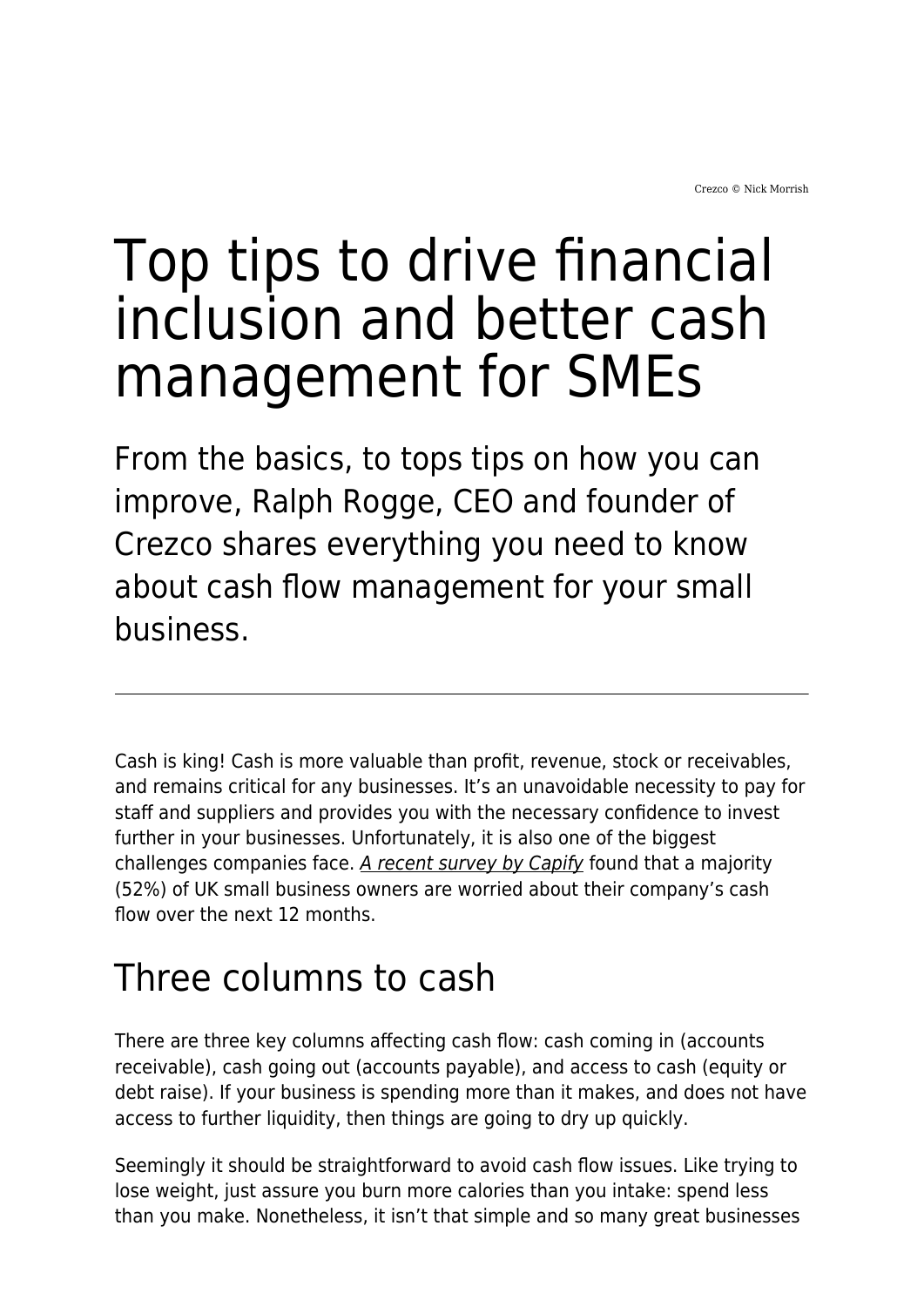with happy customers, especially smaller enterprises, suffer unnecessarily.

## Five cash flow management tips

There are easy steps that businesses can take to combat cash flow issues. Here are the five we consider important.

- 1. Make getting paid easy: It is a truth universally acknowledged, that the propensity to be paid is inextricably linked to the convenience of payment. Inconvenient payment methods, such as cash and bank transfers, are subject to human inertia and human error. Few businesses hurry to pay their suppliers, but if you introduce friction to the payment process you will easily lose their attention as they look to address something less painful.
- 2. Get real-time: You need to be accepting real-time payments. Everything in life has become instant, we're impatient and we wait for nothing or nobody. I'm not sure about the moral or psychological implications here across sectors and products, but I remain confident that it is an unnecessary inefficiency for cooked meals and online shopping to arrive sooner to our doorsteps than payments do in our bank accounts. Some customers may still need to pay via card, say for retail point-of-sale businesses, which have slow settlement times, but otherwise you need to be implementing instant payments to have funds settle in real-time.
- 3. Reconcile, reconcile, reconcile: A stitch in time saves nine. Stay on top of your outstanding invoices. This is easiest done when paid invoices reconcile automatically within your accounting software, companies like Xero and QuickBooks, as achieved by Crezco. This is the quickest and most efficient way to gauge your cash flow and potential problems. Without this you're flying in the dark and suddenly things become a lot less clear. Furthermore, if paid invoices reconcile automatically, you'll save a lot of time manually handling this process and life will be a lot more pleasant.
- 4. Credit control: You can please some of the people all of the time, all of the people some of the time, but you can't please all of the people all the time. Some people are going to be slow to pay and you're going to benefit from implementing a collection process. Either employ a credit controller, a collection agency or online credit control software, like Chaser, which will send out automatic payment reminders and help with the collection process.
- 5. Cut costs: Eliminate all unnecessary costs and fees. It seems selfexplanatory but undoubtedly there is room left to run things more efficiently. [Find a company](http://www.crezco.com/) that can help you save around 2-3%, on all card-payments. For a company with low profit margins, say 5%, that's a 40%/60% increase in profitability. Look after the pennies, the pounds will